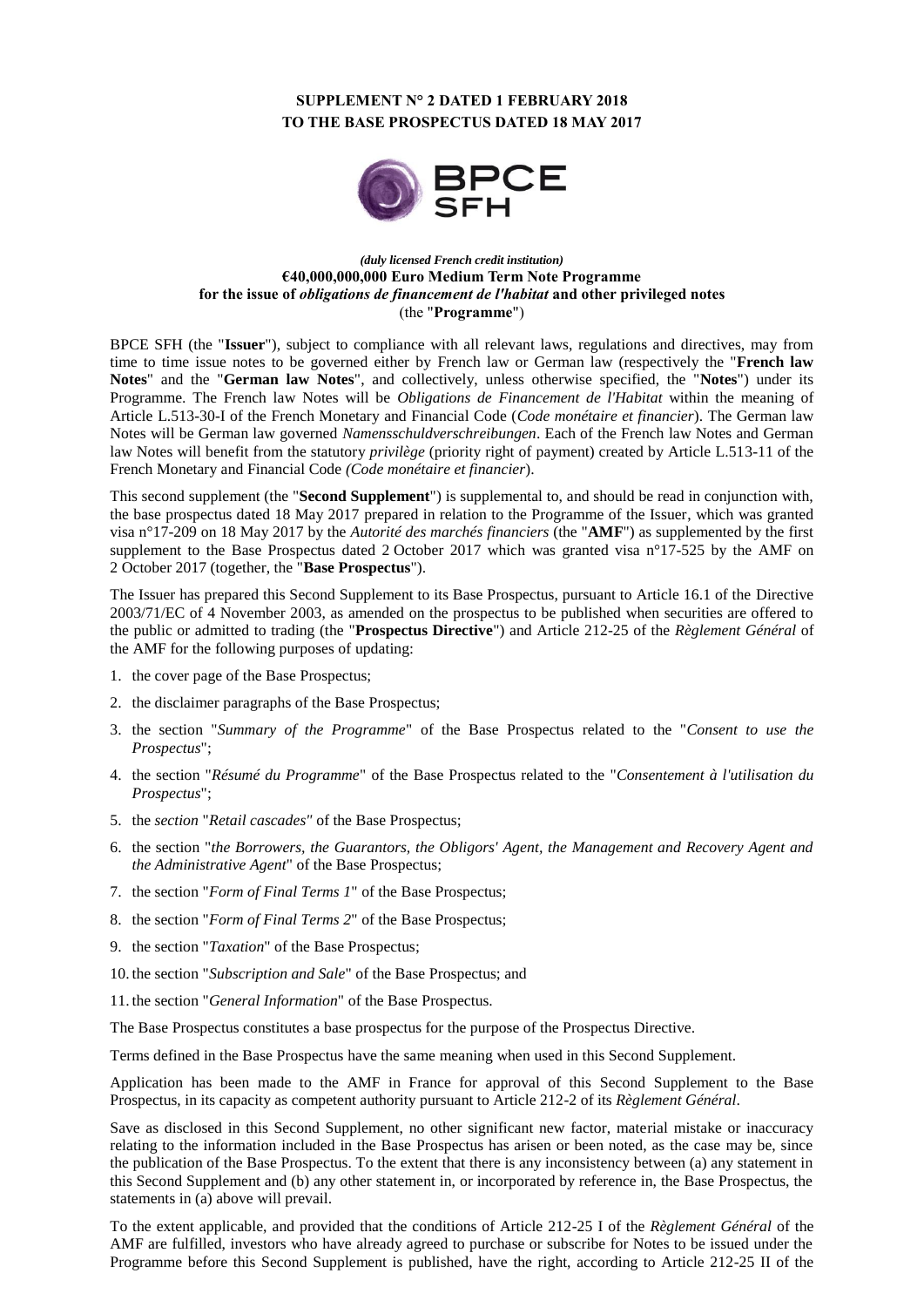*Règlement Généra*l of the AMF, to withdraw their acceptances within a time limit of minimum two working days after the publication of this Second Supplement *(i.e.* no later than 5 February 2018), provided that the new factor, material mistake or inaccuracy referred to in the preceding paragraph was prior to the final closing of the public offer and delivery of the Notes.

**Copies of this Second Supplement (a) may be obtained free of charge at the registered office of the Issuer (BPCE SFH Service Emissions - 50, avenue Pierre Mendès France – 75201 Paris Cedex 13) and (b) will be made available on the websites of the Issuer [\(www.bpce.fr\)](http://www.bpce.fr/) and of the AMF [\(www.amf-france.org\)](http://www.amf-france.org/).**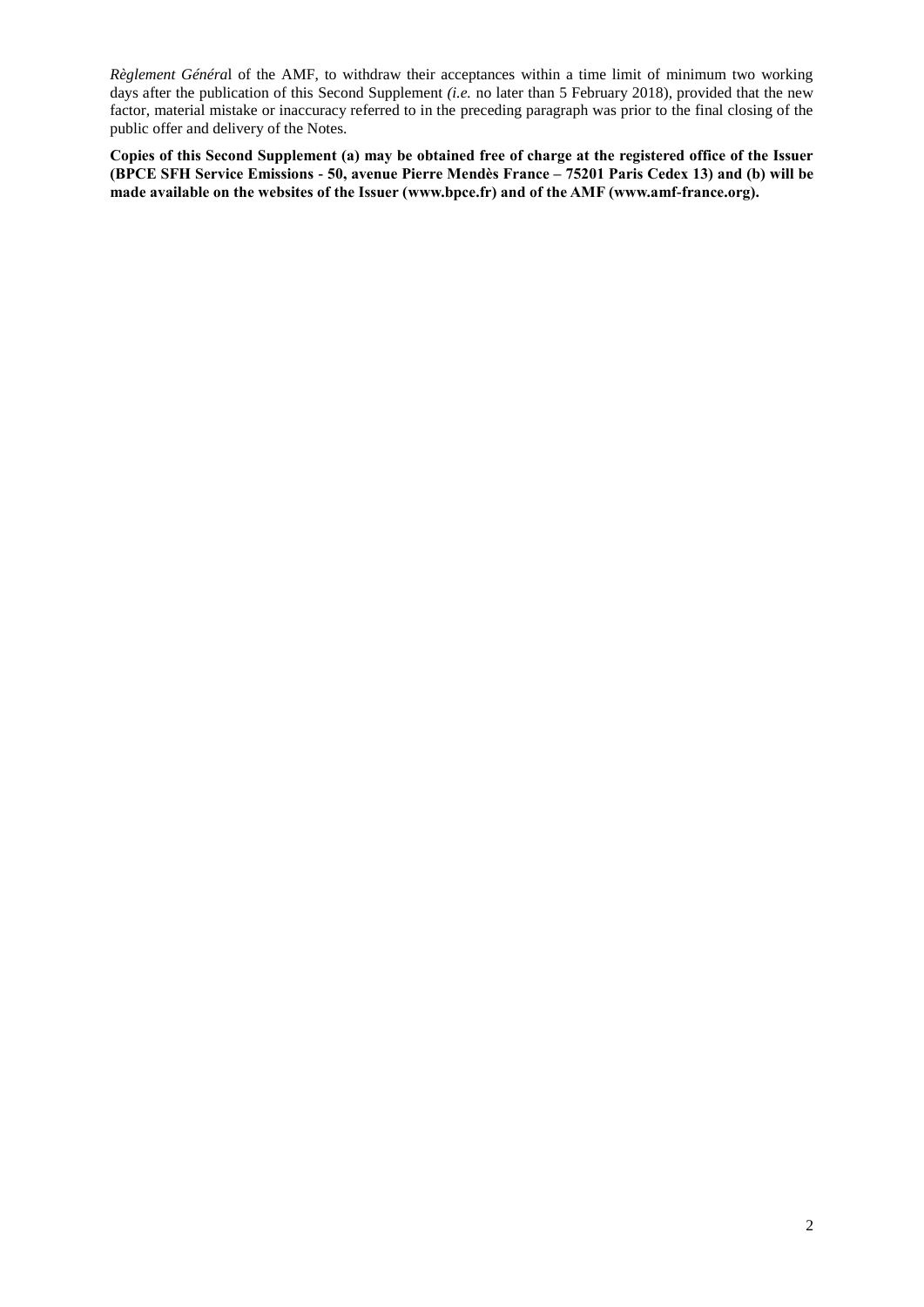# **TABLE OF CONTENTS**

| THE BORROWERS, THE GUARANTORS, THE OBLIGORS' AGENT, THE MANAGEMENT AND   |  |
|--------------------------------------------------------------------------|--|
|                                                                          |  |
|                                                                          |  |
|                                                                          |  |
|                                                                          |  |
|                                                                          |  |
| PERSON RESPONSIBLE FOR THE INFORMATION GIVEN IN THE SECOND SUPPLEMENT TO |  |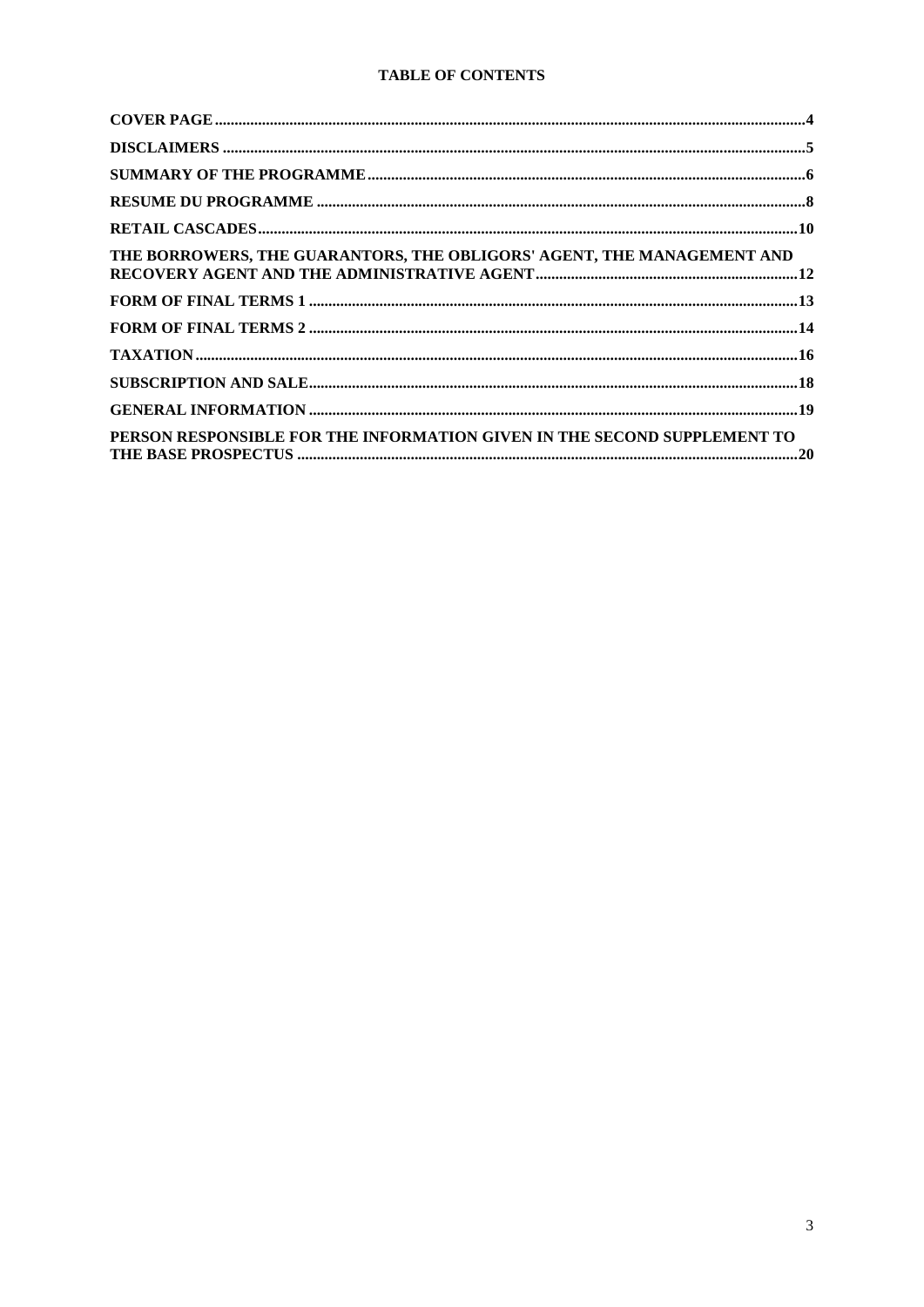### **COVER PAGE**

<span id="page-3-0"></span>The following paragraph shall be added at the bottom of the cover page of the Base Prospectus:

"Amounts payable under the Notes may be calculated by reference to EURIBOR, LIBOR, EONIA or CMS which are respectively provided by the European Money Markets Institute ("**EMMI**"), ICE Benchmark Administration Limited ("**ICE**"), European Banking Federation ("**EBF**") and International Swaps and Derivatives Association ("**ISDA**"). As at the date of the Second Supplement, the EMMI, ICE, EBF and ISDA do not appear on the register of administrators and benchmarks established and maintained by the European Securities and Markets Authority pursuant to Article 36 of Regulation (EU) 2016/1011 dated 8 June 2016 (the "**Benchmark Regulation**"). As far as the Issuer is aware, the transitional provisions in Article 51 of the Benchmark Regulation apply, such that EMMI, ICE, EBF and ISDA are not currently required to obtain autorisation or registration (or, if located outside the European Union, recognition, endorsement or equivalence)."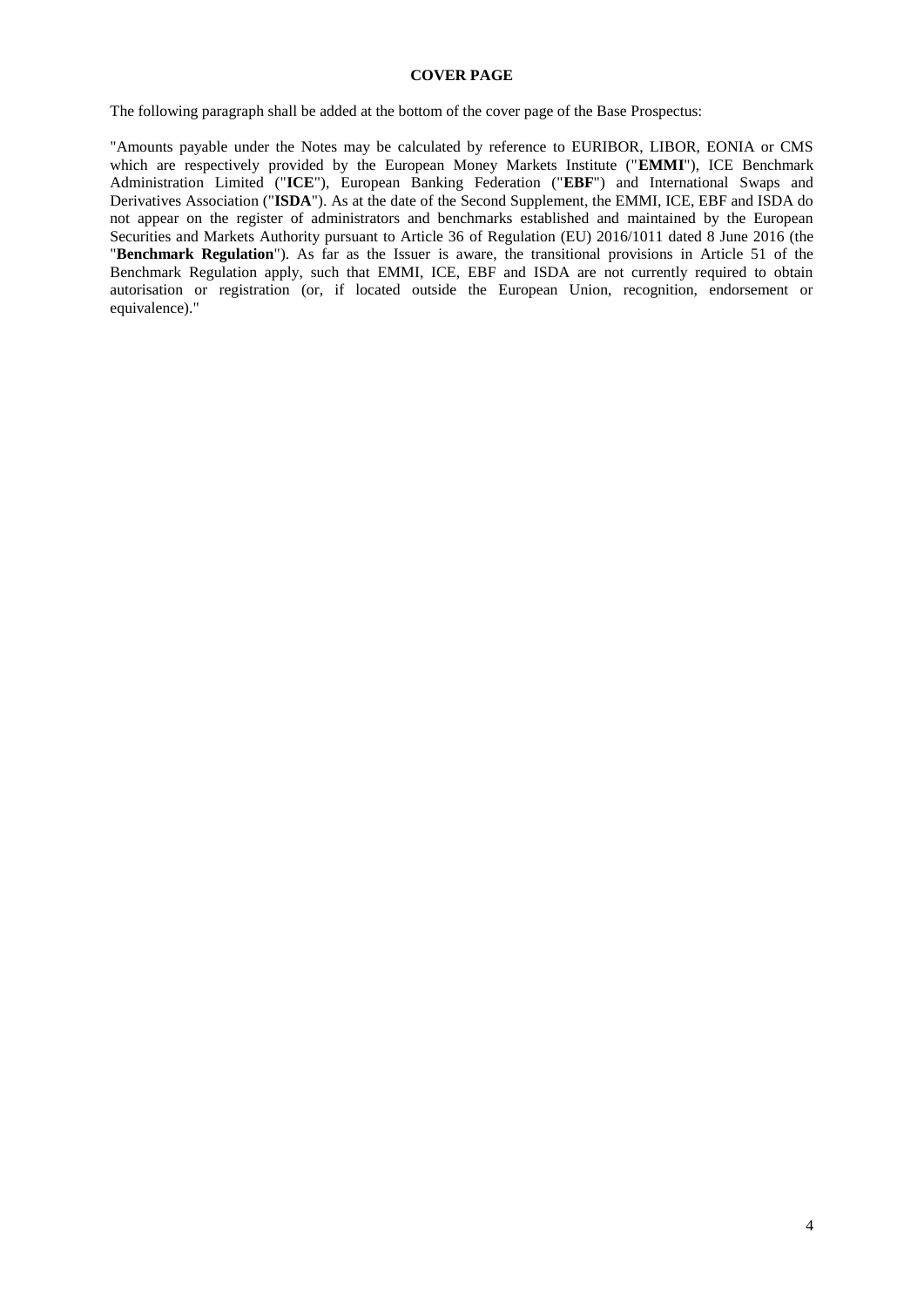#### **DISCLAIMERS**

<span id="page-4-0"></span>The following paragraphs shall be added on page 3 of the Base Prospectus before the paragraph starting by "In this Base Prospectus, unless otherwise specified or the context otherwise requires (…)":

"**PRIIPS REGULATION - PROHIBITION OF SALES TO EEA RETAIL INVESTORS – If the Final Terms in respect of any Notes includes a legend entitled "Prohibition of Sales to EEA Retail Investors", the Notes are not intended to be offered, sold or otherwise made available to and should not be offered, sold or otherwise made available to any retail investor in the EEA. For these purposes, a retail investor means a person who is one (or more) of: (i) a retail client as defined in point (11) of Article 4(1) of Directive 2014/65/EU ("MiFID II"); or (ii) a customer within the meaning of Directive 2002/92/EC, as amended, where that customer would not qualify as a professional client as defined in point (10) of Article 4(1) of MiFID II; or (iii) not a qualified investor as defined in the Prospectus Directive. Consequently no key information document required by Regulation (EU) No 1286/2014 (as amended, the "PRIIPs Regulation") for offering or selling the Notes or otherwise making them available to retail investors in the EEA has been prepared and therefore offering or selling the Notes or otherwise making them available to any retail investor in the EEA may be unlawful under the PRIIPS Regulation.**

**MiFID II product governance / target market – The Final Terms in respect of any Notes will include a legend entitled "MiFID II Product Governance" which will outline the determination of the type of clients in the context of the target market assessment in respect of the Notes and which channels for distribution of the Notes are appropriate. Any person subsequently offering, selling or recommending the Notes (a "distributor") should take into consideration the target market assessment; however, a distributor subject to MiFID II is responsible for undertaking its own target market assessment in respect of the Notes (by either adopting or refining the target market assessment) and determining appropriate distribution channels.** 

**A determination will be made in relation to each issue about whether, for the purpose of the MiFID Product Governance rules under EU Delegated Directive 2017/593 (the "MiFID Product Governance Rules"), any Dealer subscribing for any Notes is a manufacturer in respect of such Notes, but otherwise neither the Arranger nor the Dealers nor any of their respective affiliates will be a manufacturer for the purpose of the MiFID Product Governance Rules.**"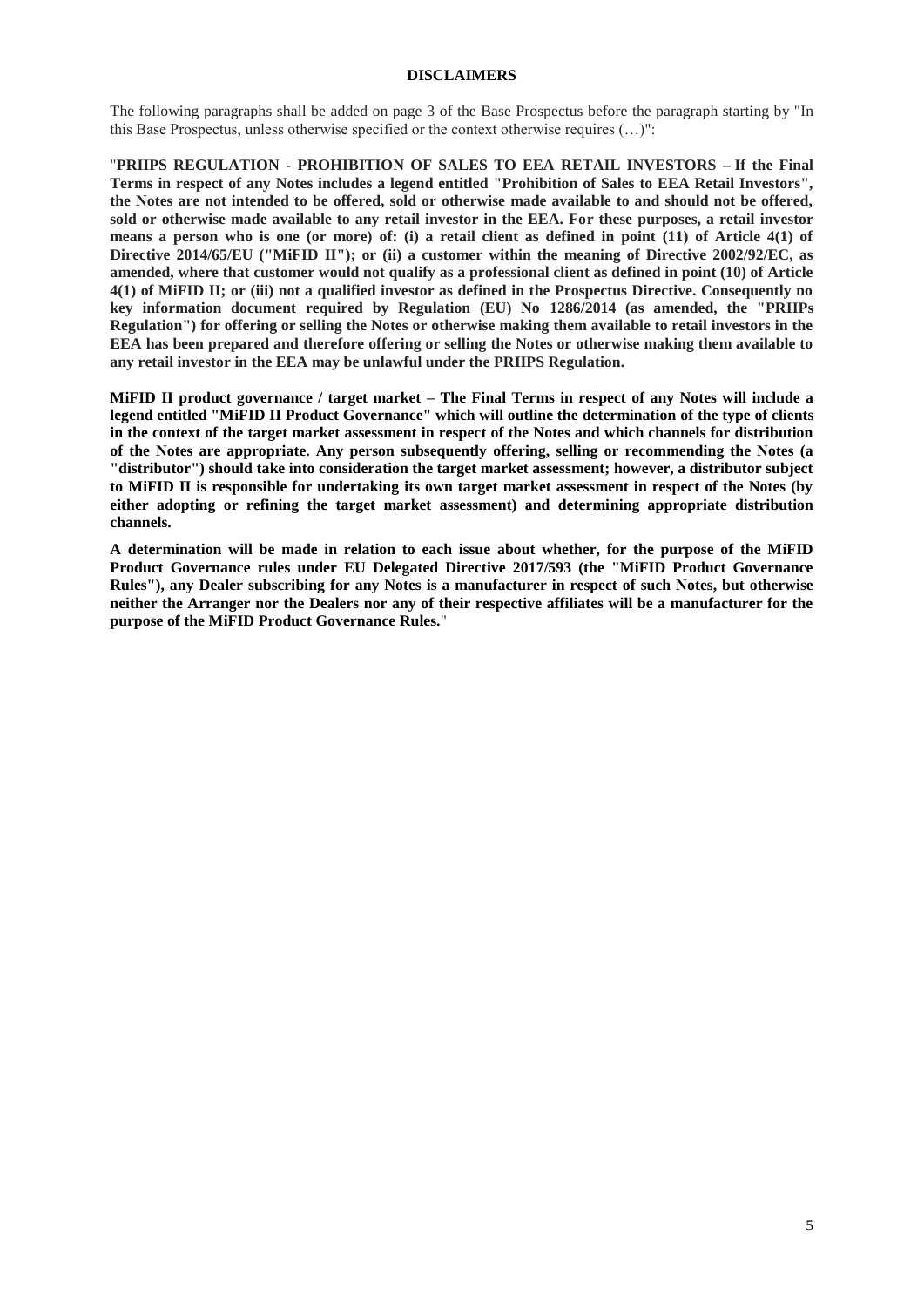# **SUMMARY OF THE PROGRAMME**

<span id="page-5-0"></span>On pages 5 and 6 of the Base Prospectus the section "*Consent by the Issuer for the use of the Prospectus*" set out in Element A.2 is replaced as follows:

| "A.2" | Consent by the Issuer<br>for the use of the<br>Prospectus | Certain tranches of Notes with a specified denomination of less than<br>$€100,000$ (or its equivalent in any other currency at the time of issue)<br>may be offered in circumstances where there is no exemption from the<br>requirement to publish a prospectus (a "Non-exempt Offer") under<br>Directive 2003/71/EC of the European Parliament and of the Council<br>dated 4 November 2003, as amended (the "Prospectus Directive").                                                                                                                                                                                                                                                                                                                                                                                                                                                                                                                                                                                                                                                                                                                                                                                                                                                                                                                                                                                                                                                                                                                                                                                                                                                                                                                                                                                                                                                                                                                                                                                                                                                                                                                                                                                                                                                                                                                                                                                                                                                                                                                                                                                                                                                |  |
|-------|-----------------------------------------------------------|---------------------------------------------------------------------------------------------------------------------------------------------------------------------------------------------------------------------------------------------------------------------------------------------------------------------------------------------------------------------------------------------------------------------------------------------------------------------------------------------------------------------------------------------------------------------------------------------------------------------------------------------------------------------------------------------------------------------------------------------------------------------------------------------------------------------------------------------------------------------------------------------------------------------------------------------------------------------------------------------------------------------------------------------------------------------------------------------------------------------------------------------------------------------------------------------------------------------------------------------------------------------------------------------------------------------------------------------------------------------------------------------------------------------------------------------------------------------------------------------------------------------------------------------------------------------------------------------------------------------------------------------------------------------------------------------------------------------------------------------------------------------------------------------------------------------------------------------------------------------------------------------------------------------------------------------------------------------------------------------------------------------------------------------------------------------------------------------------------------------------------------------------------------------------------------------------------------------------------------------------------------------------------------------------------------------------------------------------------------------------------------------------------------------------------------------------------------------------------------------------------------------------------------------------------------------------------------------------------------------------------------------------------------------------------------|--|
|       |                                                           | In the context of a Non-exempt Offer, the Issuer may, if so specified in<br>the relevant Final Terms, consent to the use of the Base Prospectus and<br>the relevant Final Terms (together, the "Prospectus") in connection with<br>a Non-exempt Offer of any Notes in France (the "Public Offer<br>Jurisdiction(s)") during the offer period specified in the relevant Final<br>Terms (the "Offer Period") by:                                                                                                                                                                                                                                                                                                                                                                                                                                                                                                                                                                                                                                                                                                                                                                                                                                                                                                                                                                                                                                                                                                                                                                                                                                                                                                                                                                                                                                                                                                                                                                                                                                                                                                                                                                                                                                                                                                                                                                                                                                                                                                                                                                                                                                                                        |  |
|       |                                                           | (i)<br>subject to conditions set out in the relevant Final Terms, any<br>financial intermediary authorised to make such offers pursuant to<br>the Markets in Financial Instruments Directive 2004/39/EC dated<br>21 April 2004, as amended, if applicable specified in the relevant<br>Final Terms; or                                                                                                                                                                                                                                                                                                                                                                                                                                                                                                                                                                                                                                                                                                                                                                                                                                                                                                                                                                                                                                                                                                                                                                                                                                                                                                                                                                                                                                                                                                                                                                                                                                                                                                                                                                                                                                                                                                                                                                                                                                                                                                                                                                                                                                                                                                                                                                                |  |
|       |                                                           | (ii)<br>if so specified in the relevant Final Terms, any financial<br>intermediary which satisfies the following conditions: (a) acts in<br>accordance with all applicable laws, rules, regulations and<br>recommendations of any applicable regulatory bodies (the<br>"Rules"), from time to time including, without limitation and in<br>each case, Rules relating to both the appropriateness or suitability<br>of any investment in the Notes by any person and disclosure to<br>any potential investor; (b) complies with the restrictions set out<br>under "Subscription and Sale" in the Base Prospectus which<br>would apply as if it were a dealer appointed under the Programme<br>(a "Dealer"); (c) complies with the target market and distribution<br>channels identified under the "MiFID II product governance"<br>legend set out in the applicable Final Terms; (d) ensures that any<br>fee (and any commissions or benefits of any kind) received or<br>paid by that financial intermediary in relation to the offer or sale<br>of the Notes is fully and clearly disclosed to investors or potential<br>investors; (e) holds all licences, consents, approvals and permits<br>required in connection with solicitation of interest in, or offers or<br>sales of, the Notes under the Rules; (f) retains investor<br>identification records for at least the minimum period required<br>under applicable Rules, and shall, if so requested, make such<br>records available to the relevant Dealer(s) and the Issuer or<br>directly to the appropriate authorities with jurisdiction over the<br>Issuer and/or the relevant Dealer(s) in order to enable the Issuer<br>and/or the relevant Dealer(s) to comply with the Rules relating to<br>anti-money laundering, prevention of corruption and "know your<br>client" applicable to the Issuer and/or the relevant Dealer(s); $(g)$<br>does not, directly or indirectly, cause the Issuer or the relevant<br>Dealer(s) to breach any Rule or any requirement to obtain or<br>make any filing, authorisation or consent in any jurisdiction; and<br>(h) satisfies any further conditions specified in the relevant Final<br>Terms (in each case an "Authorised Offeror"). For the avoidance<br>of doubt, none of the Dealers or the Issuer shall have any<br>obligation to ensure that an Authorised Offeror complies with<br>applicable laws and the consent to the use of the Base Prospectus<br>relates to Offer Periods (if any) beginning within twelve (12)<br>months from the date of the approval of the Base Prospectus by<br>the AMF.<br>The terms and conditions of the Non-exempt Offer shall be provided |  |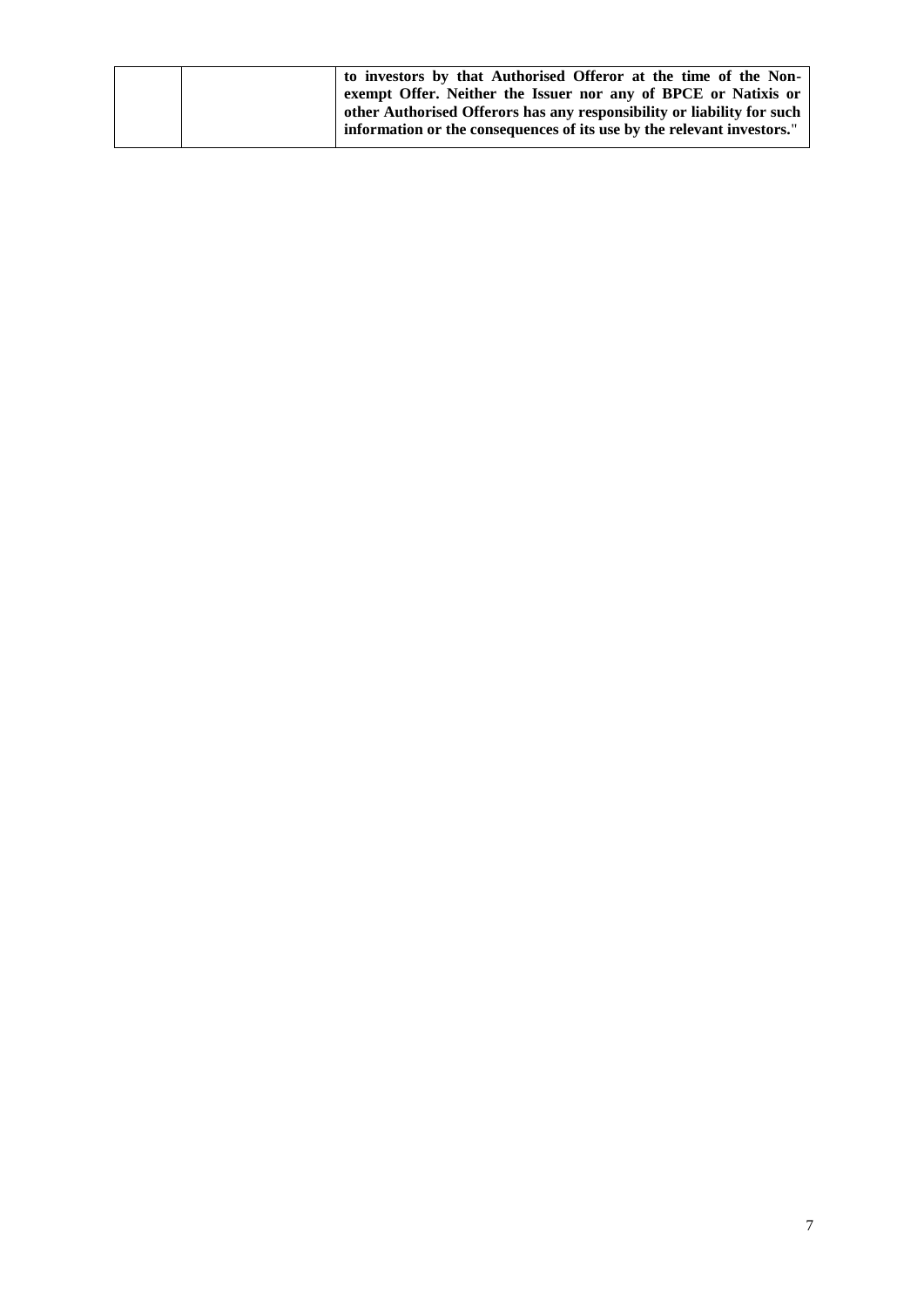# **RESUME DU PROGRAMME**

<span id="page-7-0"></span>On pages 18 and 19 of the Base Prospectus the section "*Consentement de l'Emetteur à l'utilisation du Prospectus*" set out in Element A.2 is replaced as follows:

| "A.2" | Consentement de<br>l'Emetteur à<br>l'utilisation du<br>Prospectus | Certaines tranches de Titres ayant une valeur nominale inférieure à<br>100.000 euros (ou la contre-valeur de ce montant dans toute autre devise à<br>la date d'émission) peuvent être offertes dans des circonstances où il<br>n'existe pas de dispense à l'obligation de publier un prospectus (une "Offre<br>Non-Exemptée") en vertu de la Directive 2003/71/CE du Parlement<br>Européen et du Conseil en date du 4 novembre 2003, telle que modifiée (la<br>"Directive Prospectus").                                                                                                                                                                                                                                                                                                                                                                                                                                                                                                                                                                                                                                                                                                                                                                                                                                                                                                                                                                                                                                                                                                                                                                                                                                                                                                                                                                                                                                                                                                                                                                                                                                                                                                                                                                                                                                                                                                                                                                                                                                                                                                                                                                                                                                                                                                                                                                               |
|-------|-------------------------------------------------------------------|-----------------------------------------------------------------------------------------------------------------------------------------------------------------------------------------------------------------------------------------------------------------------------------------------------------------------------------------------------------------------------------------------------------------------------------------------------------------------------------------------------------------------------------------------------------------------------------------------------------------------------------------------------------------------------------------------------------------------------------------------------------------------------------------------------------------------------------------------------------------------------------------------------------------------------------------------------------------------------------------------------------------------------------------------------------------------------------------------------------------------------------------------------------------------------------------------------------------------------------------------------------------------------------------------------------------------------------------------------------------------------------------------------------------------------------------------------------------------------------------------------------------------------------------------------------------------------------------------------------------------------------------------------------------------------------------------------------------------------------------------------------------------------------------------------------------------------------------------------------------------------------------------------------------------------------------------------------------------------------------------------------------------------------------------------------------------------------------------------------------------------------------------------------------------------------------------------------------------------------------------------------------------------------------------------------------------------------------------------------------------------------------------------------------------------------------------------------------------------------------------------------------------------------------------------------------------------------------------------------------------------------------------------------------------------------------------------------------------------------------------------------------------------------------------------------------------------------------------------------------------|
|       |                                                                   | Dans le cadre d'une Offre Non-exemptée, l'Emetteur peut consentir, si cela<br>est indiqué dans les Conditions Définitives concernées, à l'utilisation du<br>Prospectus et des Conditions Définitives concernées (ensemble le<br>"Prospectus"), en relation avec une Offre Non-exemptée de Titres en<br>France (le(s) "Pays de l'Offre au Public"), durant la période d'offre<br>indiquée dans les Conditions Définitives (la "Période d'Offre"), par :                                                                                                                                                                                                                                                                                                                                                                                                                                                                                                                                                                                                                                                                                                                                                                                                                                                                                                                                                                                                                                                                                                                                                                                                                                                                                                                                                                                                                                                                                                                                                                                                                                                                                                                                                                                                                                                                                                                                                                                                                                                                                                                                                                                                                                                                                                                                                                                                                |
|       |                                                                   | sous réserve des conditions mentionnées dans les Conditions<br>(i)<br>Définitives, tout intermédiaire financier autorisé à faire ce type<br>d'offre en application de la Directive 2004/39/CE sur les marchés<br>d'instruments financiers du 21 avril 2004, tel que modifiée; ou                                                                                                                                                                                                                                                                                                                                                                                                                                                                                                                                                                                                                                                                                                                                                                                                                                                                                                                                                                                                                                                                                                                                                                                                                                                                                                                                                                                                                                                                                                                                                                                                                                                                                                                                                                                                                                                                                                                                                                                                                                                                                                                                                                                                                                                                                                                                                                                                                                                                                                                                                                                      |
|       |                                                                   | tel qu'indiqué dans les Conditions Définitives concernées, tout<br>(ii)<br>intermédiaire financier qui satisfait aux condition suivantes : (a)<br>agit conformément<br>aux lois,<br>règles,<br>réglementation<br>et<br>recommandations<br>autorités<br>de<br>provenant<br>des<br>régulation<br>compétentes (les "Règles"), incluant, sans limitation, les Règles<br>relatives à la fois à la pertinence et à l'adéquation de tout<br>investissement dans les Titres par toute personne et la divulgation à<br>tout investisseur potentiel; (b) respecte les restrictions mentionnées<br>dans la partie "Souscription et Vente" du Prospectus de Base qui lui<br>serait applicable comme s'il était un agent placeur nommé dans le<br>cadre du Programme (un "Agent Placeur") ; (c) qui respecte le<br>marché cible et les circuits de distribution identifiés au paragraphe<br>"MiFID II product governance" indiquée dans les Conditions<br>Définitives ; (d) s'assurer que tout frais (et toute commission ou<br>bénéfices de toute sorte) reçu ou payé par cet intermédiaire<br>financier en relation avec l'offre ou la vente de Titres est indiqué<br>aux investisseurs ou investisseurs potentiels de façon claire et<br>exhaustive; (e) détient toutes les licences, consentements,<br>approbations et permis requis en lien avec la sollicitation d'intérêts<br>dans, ou les offres ou les ventes des Titres conformément aux<br>Règles; (f) conserve des registres d'identification des investisseurs<br>pour au moins la période minimum requise sous les Règles<br>applicables, et, si cela est demandé, rend ces registres disponibles<br>$au(x)$ Distributeur(s) concerné(s) et à l'Emetteur ou directement aux<br>autorités appropriées et compétentes pour l'Emetteur et/ou le(s)<br>Distributeur(s) concerné(s) afin de permettre à l'Emetteur et/ou<br>au(x) Distributeur(s) concerné(s) de se conformer aux Règles<br>relatives à la lutte contre le blanchiment d'argent, la prévention de<br>la corruption et à la "connaissance du client", qui s'appliquent à<br>l'Emetteur et/ou $au(x)$ Distributeur(s) concerné(s); (g) n'entraine<br>pas, directement ou indirectement, la rupture par l'Emetteur et/ou<br>le(s) Distributeur(s) concerné(s) de toute Règle ou toute requête<br>pour obtenir ou faire tout dépôt, obtenir une autorisation ou un<br>accord dans toute juridiction; et (h) remplit toute condition<br>supplémentaire précisée dans les Conditions Définitives (dans<br>chaque cas un "Offrant Autorisé"). Afin d'éviter toute ambiguïté,<br>ni les Agents Placeurs ni l'Emetteur, n'ont l'obligation de s'assurer<br>qu'un Offrant Autorisé se conforme aux lois et réglementation<br>applicables et n'assume aucune responsabilité à cet égard.<br>Le consentement à l'utilisation du Prospectus de Base est donné pour les |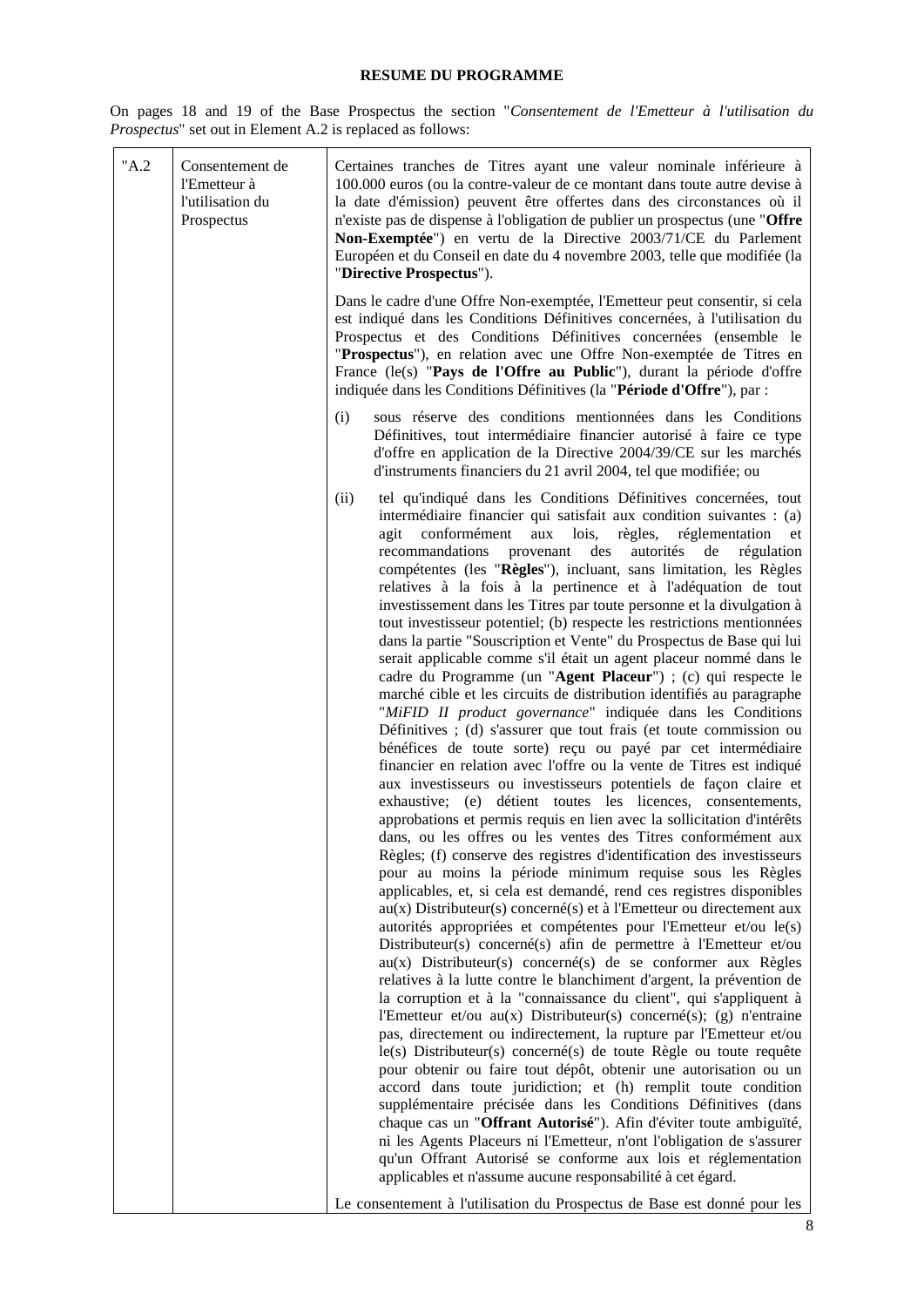|  | Périodes d'Offre (le cas échéant) débutant dans les douze (12) mois à partir<br>de la date de visa du Prospectus de Base par l'AMF.                                                                                                                                                                                                         |
|--|---------------------------------------------------------------------------------------------------------------------------------------------------------------------------------------------------------------------------------------------------------------------------------------------------------------------------------------------|
|  | Les Modalités de l'Offre Non-exemptée devront être communiquées<br>aux investisseurs par l'Offrant Autorisé au moment de l'Offre Non-<br>exemptée. Ni l'Emetteur ni BPCE ou Natixis ou d'autres Offrants<br>Autorisés ne sont responsables de cette information ou des<br>conséquences de son utilisation par les investisseurs concernés." |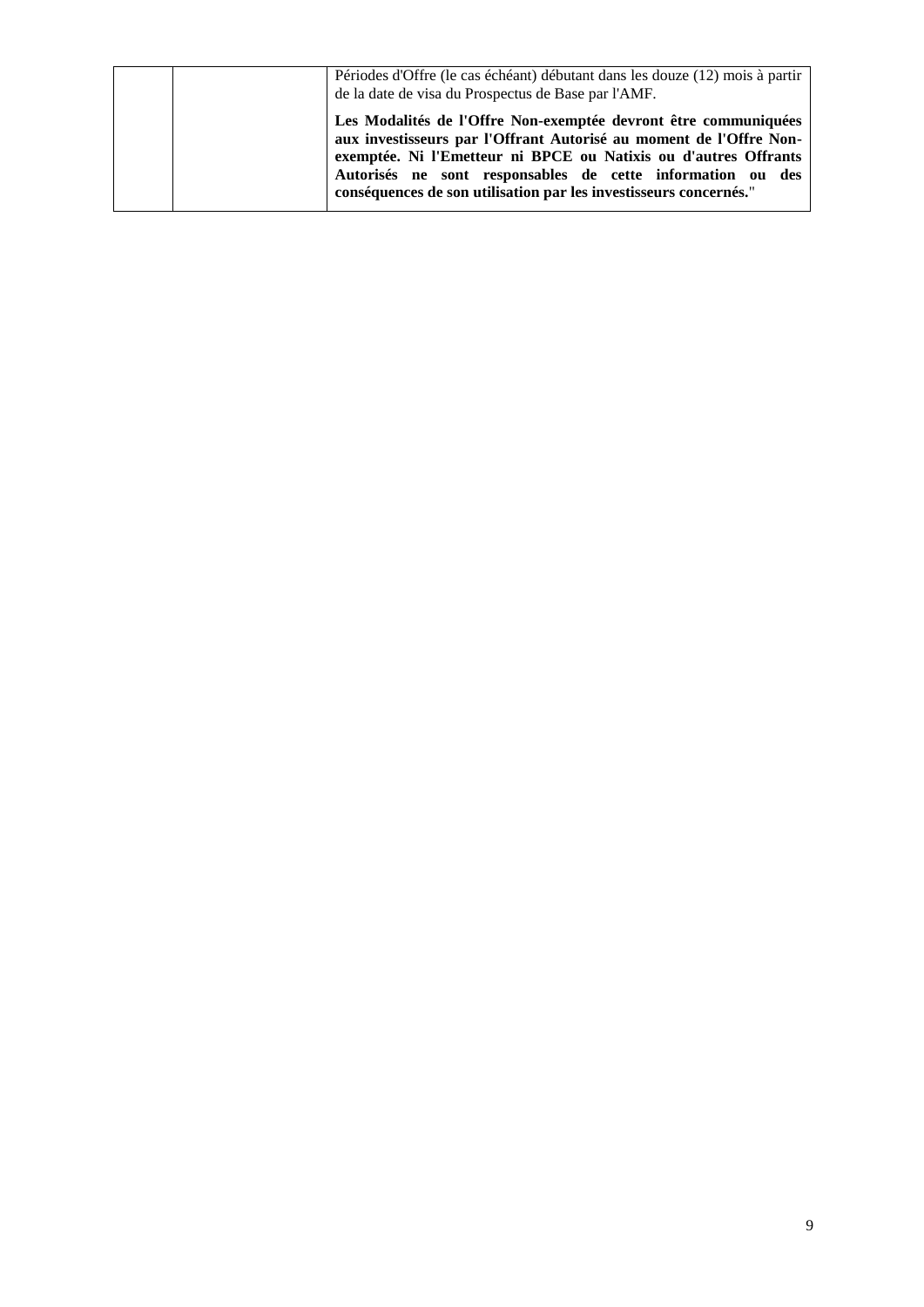#### **RETAIL CASCADES**

<span id="page-9-0"></span>The paragraphs under the section "*Retail Cascades*" on pages 51 and 52 of the Base Prospectus will be deleted in their entirety and replaced with the following:

"Certain tranches of French law Notes with a specified denomination of less than €100,000 (or its equivalent in any other currency at the time of issue) may be offered in circumstances where there is no exemption from the requirement to publish a prospectus (a "**Non-exempt Offer**") under Directive 2003/71/EC of the European Parliament and of the Council dated 4 November 2003, as amended (the "**Prospectus Directive**").

The consent to the use of the Base Prospectus relates to Offer Periods (if any) beginning within twelve (12) months from the date of the approval of this Base Prospectus by the AMF.

In the context of a Non-exempt Offer, the Issuer may, if so specified in the relevant Final Terms, consent to the use of the Base Prospectus and the relevant Final Terms (together, the "**Prospectus**") in connection with a Nonexempt Offer of any Notes in France (the "**Public Offer Jurisdiction(s)**") during the offer period specified in the relevant Final Terms (the "**Offer Period**") by:

- (i) subject to conditions set out in the relevant Final Terms, any financial intermediary authorised to make such offers pursuant to the Markets in Financial Instruments Directive 2004/39/EC dated 21 April 2004, as amended, if applicable specified in the relevant Final Terms; or
- (ii) if so specified in the relevant Final Terms, any financial intermediary which satisfies the following conditions: (a) acts in accordance with all applicable laws, rules, regulations and recommendations of any applicable regulatory bodies (the "**Rules**"), from time to time including, without limitation and in each case, Rules relating to both the appropriateness or suitability of any investment in the Notes by any person and disclosure to any potential investor; (b) complies with the restrictions set out under "*Subscription and Sale*" in this Base Prospectus which would apply as if it were a dealer appointed under the Programme; (c) complies with the target market and distribution channels identified under the "MiFID II product governance" legend set out in the applicable Final Terms; (d) ensures that any fee (and any commissions or benefits of any kind) received or paid by that financial intermediary in relation to the offer or sale of the Notes is fully and clearly disclosed to investors or potential investors; (e) holds all licences, consents, approvals and permits required in connection with solicitation of interest in, or offers or sales of, the Notes under the Rules; (f) retains investor identification records for at least the minimum period required under applicable Rules, and shall, if so requested, make such records available to the relevant Dealer(s) and the Issuer or directly to the appropriate authorities with jurisdiction over the Issuer and/or the relevant Dealer(s) in order to enable the Issuer and/or the relevant Dealer(s) to comply with the Rules relating to anti-money laundering, prevention of corruption and "know your client" applicable to the Issuer and/or the relevant Dealer(s); (g) does not, directly or indirectly, cause the Issuer or the relevant Dealer(s) to breach any Rule or any requirement to obtain or make any filing, authorisation or consent in any jurisdiction; and (h) satisfies any further conditions specified in the relevant Final Terms (in each case an "**Authorised Offeror**"). For the avoidance of doubt, none of the Dealers or the Issuer shall have any obligation to ensure that an Authorised Offeror complies with applicable laws and regulations and shall therefore have no liability in this respect.

The Issuer accepts responsibility, in the Public Offer Jurisdiction(s) specified in the Final Terms, for the content of the Prospectus in relation to any person (an "**Investor**") in such Public Offer Jurisdiction(s) to whom an offer of any Notes is made by any Authorised Offeror and where the offer is made during the period for which that consent is given and in compliance with all other conditions attached to the giving of the consent. However, neither the Issuer nor any Dealer has any responsibility for any of the actions of any Authorised Offeror, including compliance by an Authorised Offeror with applicable conduct of business rules or other local regulatory requirements or other securities law requirements in relation to such offer.

The consent referred to above relates to Offer Periods (if any) occurring in the periods beginning and ending on the dates specified for such purpose in the relevant Final Terms relating to such Non-Exempt Offers and provided that the relevant Final Terms have been duly published and specify that offers may be made to the public in Public Offer Jurisdictions, all in accordance with the Prospectus Directive.

In the event the Final Terms designate financial intermediary(ies) to whom the Issuer has given its consent to use the Prospectus during an Offer Period, the Issuer may also give consent to additional Authorised Offerors after the date of the relevant Final Terms and, if it does so, it will publish any new information in relation to such Authorised Offerors who are unknown at the time of the approval of this Base Prospectus or the filing of the relevant Final Terms at www.bpce.fr.

**If the Final Terms specify that any financial intermediary may use the Prospectus during the Offer Period, any such Authorised Offeror is required, for the duration of the Offer Period, to publish on its website a statement confirming that it is using the Prospectus for the relevant Non-exempt Offer with the consent of the Issuer and in accordance with the conditions attached thereto.**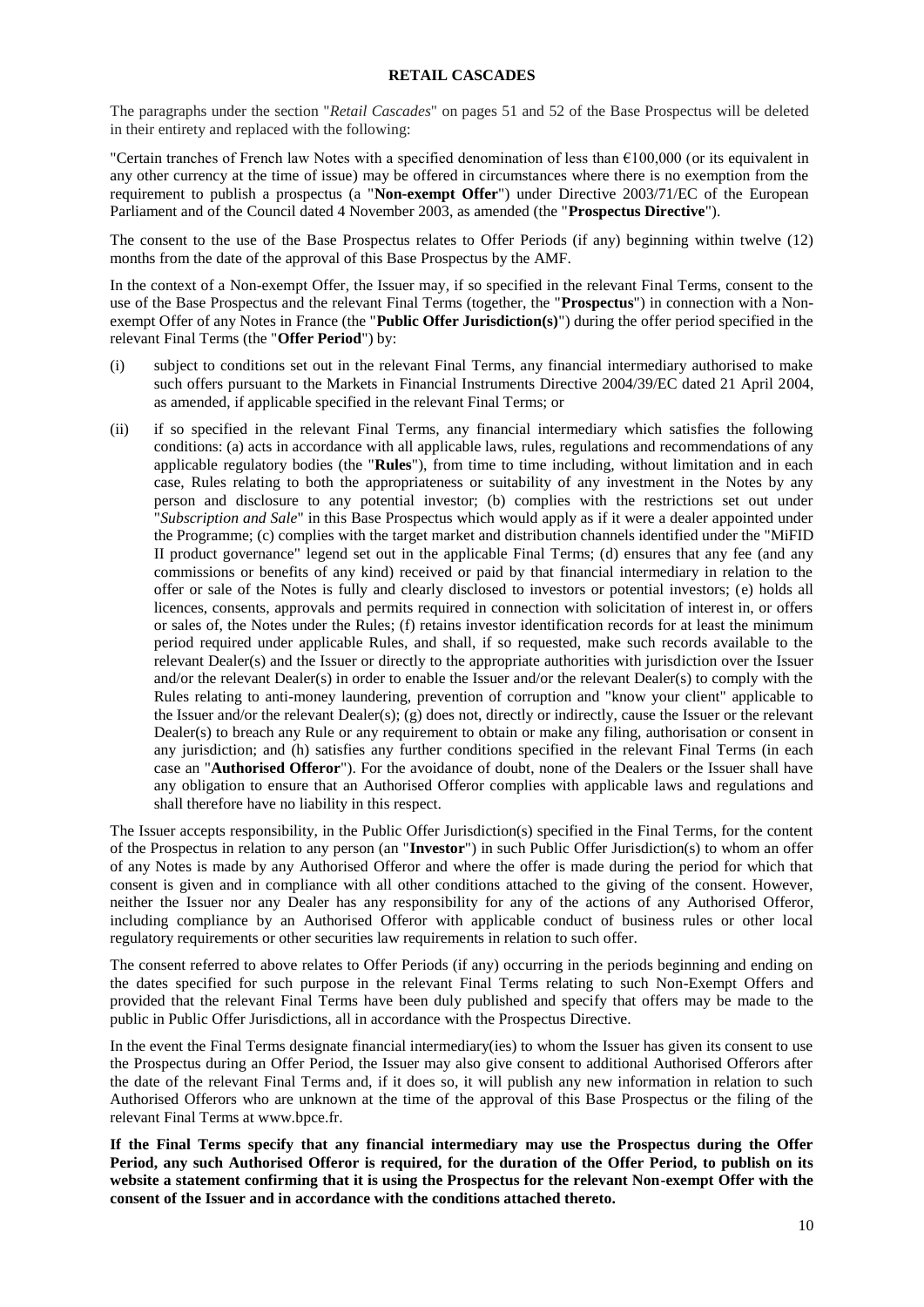Other than as set out above, neither the Issuer nor any of the Dealers has authorised the making of any Nonexempt Offer by any person in any circumstances and such person is not permitted to use the Prospectus in connection with its offer of any Notes. Any such offers are not made on behalf of the Issuer or by any of the Dealers or Authorised Offerors and none of the Issuer or any of the Dealers or Authorised Offerors has any responsibility or liability for the actions of any person making such offers.

**An Investor intending to acquire or acquiring any Notes from an Authorised Offeror will do so, and offers and sales of the Notes to an Investor by an Authorised Offeror will be made, in accordance with any terms and other arrangements in place between such Authorised Offeror and such Investor including as to the price, allotment, settlement/delivery arrangments and any costs or taxes to be invoiced to the Investor (the "Terms and Conditions of the Non-exempt Offer"). The Issuer will not be a party to any such arrangements with Investors (other than Dealers) in connection with the offer or sale of the Notes and, accordingly, the Base Prospectus and any Final Terms will not contain such information. The Terms and Conditions of the Non-exempt Offer shall be provided to Investors by that Authorised Offeror at the time of the Non-exempt Offer. Neither the Issuer nor any of the Dealers or other Authorised Offerors has any responsibility or liability for such information or the consequences of its use by the relevant Investors.**"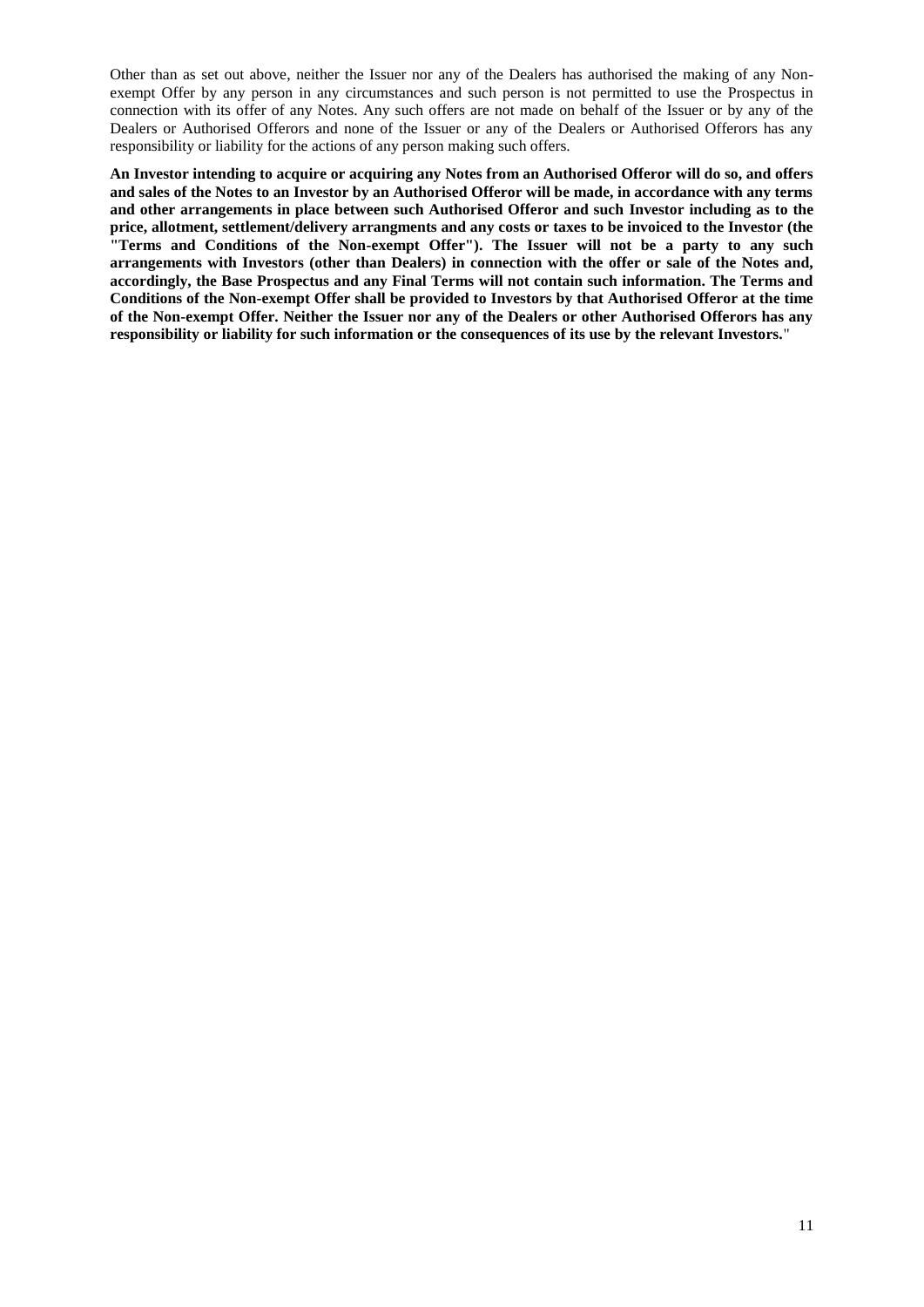## <span id="page-11-0"></span>**THE BORROWERS, THE GUARANTORS, THE OBLIGORS' AGENT, THE MANAGEMENT AND RECOVERY AGENT AND THE ADMINISTRATIVE AGENT**

Following the appointment of François Riahi as Chief Executive Officer of BPCE to replace Margeurite Bérard-Andrieu, the paragraphs under the heading "*Management and administration*" (and the heading itself) on pages 133 and 134 of the Base Prospectus will be deleted in their entirety and replaced with the following:

### "*Management and administration*

BPCE is governed by a management board (*directoire*) and a supervisory board (*conseil de surveillance*).

The management board (*directoire*) is composed of a maximum of five (5) individual members who may be up to 65 years of age and need not be shareholders. Members of the management board (*directoire*) may perform other offices subject to compliance with the laws and regulations in force. However, a member of the management board (*directoire*) may not perform similar duties with a *Caisse d'Epargne et de Prévoyance* or a *Banque Populaire*.

The members of the management board (*directoire*) are appointed for a term of four (4) years by the supervisory board (*conseil de surveillance*) which appoints one of the management board (*directoire*) members as chairman (*président*).

The management board (*directoire*) is vested with the broadest powers to act in all circumstances in the name of the company, within the scope of the corporate purpose and subject to the powers attributed by law to the supervisory board (*conseil de surveillance*) or to shareholders' meetings.

The members of the management board are as follows:

| François PÉROL        | Chairman of the management board                                                |
|-----------------------|---------------------------------------------------------------------------------|
| François RIAHI        | Chief Executive Officer - Finance, Strategy and Legal Affairs                   |
| <b>Laurent ROUBIN</b> | Chief Executive Officer - Commercial Banking and Insurance                      |
| Catherine HALBERSTADT | Chief Executive Officer - Human Ressources and Group Internal<br>Communications |
| <b>Laurent MIGNON</b> | Natixis Chief Executive Officer                                                 |

Under Article 17 of the bylaws, supervisory board (*conseil de surveillance*) meetings are called by its chairman. They are held as often as the interest of BPCE requires, and at least four times a year. The supervisory board is composed of 10 to 18 members designated by the general meeting of shareholders."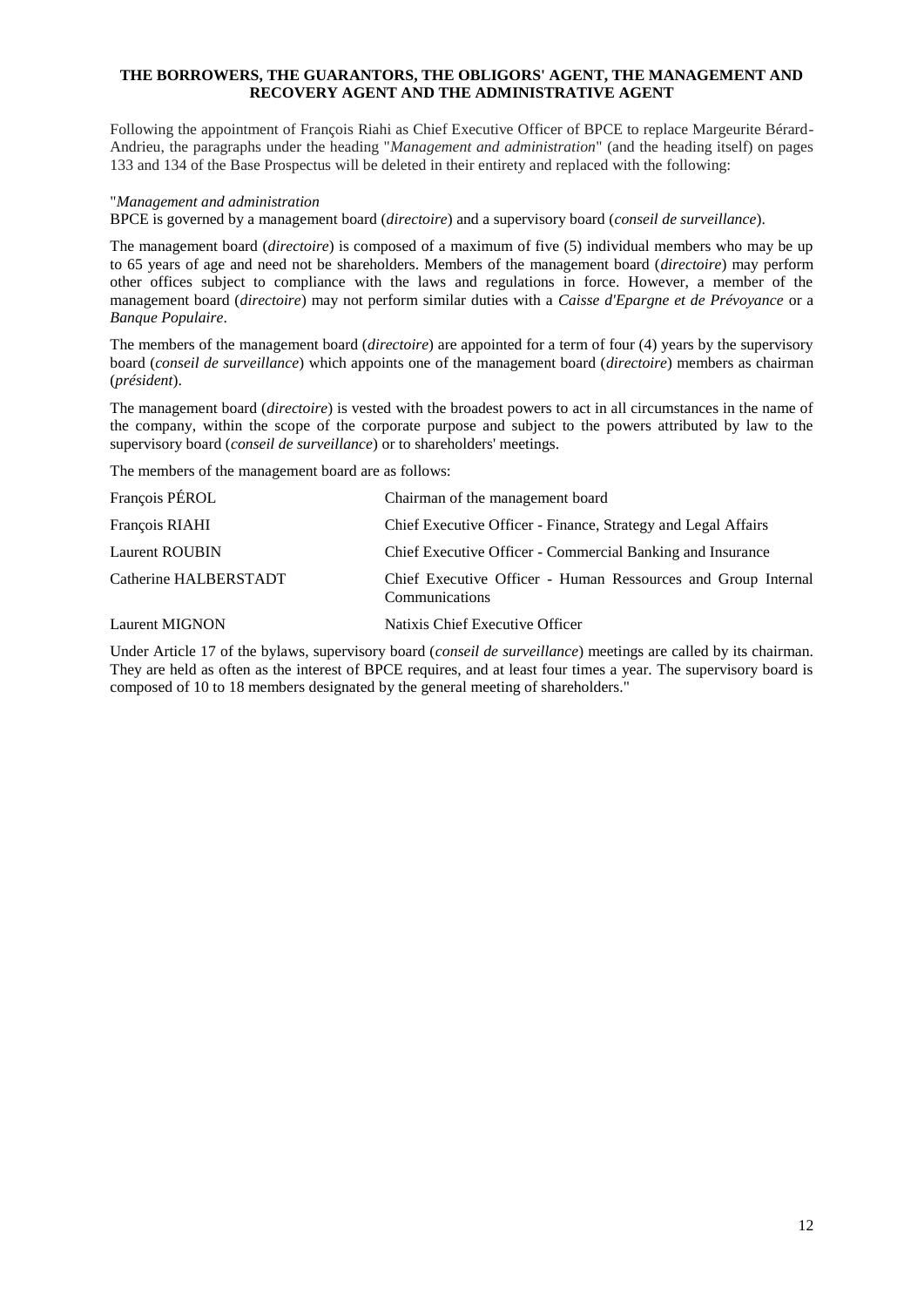## **FORM OF FINAL TERMS 1**

<span id="page-12-0"></span>- The following legend will be inserted at the top of the section "*Form of Final Terms 1*" on page 142 of the Base Prospectus:

"**PRIIPS REGULATION - PROHIBITION OF SALES TO EEA RETAIL INVESTORS –** The Notes are not intended to be offered, sold or otherwise made available to and should not be offered, sold or otherwise made available to any retail investor in the European Economic Area ("**EEA**"). For these purposes, a retail investor means a person who is one (or more) of: (i) a retail client as defined in point (11) of Article 4(1) of Directive 2014/65/EU, as amended ("**MiFID II**"); or (ii) a customer within the meaning of Directive 2002/92/EC, as amended, where that customer would not qualify as a professional client as defined in point (10) of Article 4(1) of MiFID II. Consequently no key information document required by Regulation (EU) No 1286/2014 (as amended, the "**PRIIPs Regulation**") for offering or selling the Notes or otherwise making them available to retail investors in the EEA has been prepared and therefore offering or selling the Notes or otherwise making them available to any retail investor in the EEA may be unlawful under the PRIIPS Regulation.

**MiFID II PRODUCT GOVERNANCE / PROFESSIONAL INVESTORS AND ECPS ONLY TARGET MARKET** – Solely for the purposes of [the/each] manufacturer's product approval process, the target market assessment in respect of the Notes has led to the conclusion that, in relation to the type of clients criterion only: (i) the type of clients to whom the Notes are targeted is eligible counterparties and professional clients only, each as defined in Directive 2014/65/EU (as amended, "**MiFID II**"); and (ii) all channels for distribution of the Notes to eligible counterparties and professional clients are appropriate. Any person subsequently offering, selling or recommending the Notes (a "**distributor**") should take into consideration the manufacturer['s/s'] type of clients assessment; however, a distributor subject to MiFID II is responsible for undertaking its own target market assessment in respect of the Notes (by either adopting or refining the manufacturer['s/s'] type of clients assessment) and determining appropriate distribution channels."

- The following item will be inserted under the item 8. (*Distribution*) of the form of Final Terms 2/Part B - Other Information in the section "*Form of Final Terms 1*" on page 152 of the Base Prospectus:

## "**9***. [FLOATING RATE NOTES ONLY – BENCHMARK*

Benchmark: Amounts payable under the Notes will be calculated by reference to  $\lceil \bullet \rceil$  which is provided by  $\lceil \bullet \rceil$ . As at  $\lceil \bullet \rceil$ ,  $\lceil \bullet \rceil$ [appears/does not appear] on the register of administrators and benchmarks established and maintained by the European Securities and Markets Authority pursuant to Article 36 of Regulation (EU) 2016/1011 dated 8 June 2016 (the "**Benchmark Regulation**"). [As far as the Issuer is aware, the transitional provisions in Article 51 of the Benchmark Regulation apply, such that [●] is not currently required to obtain authorisation or registration.]]"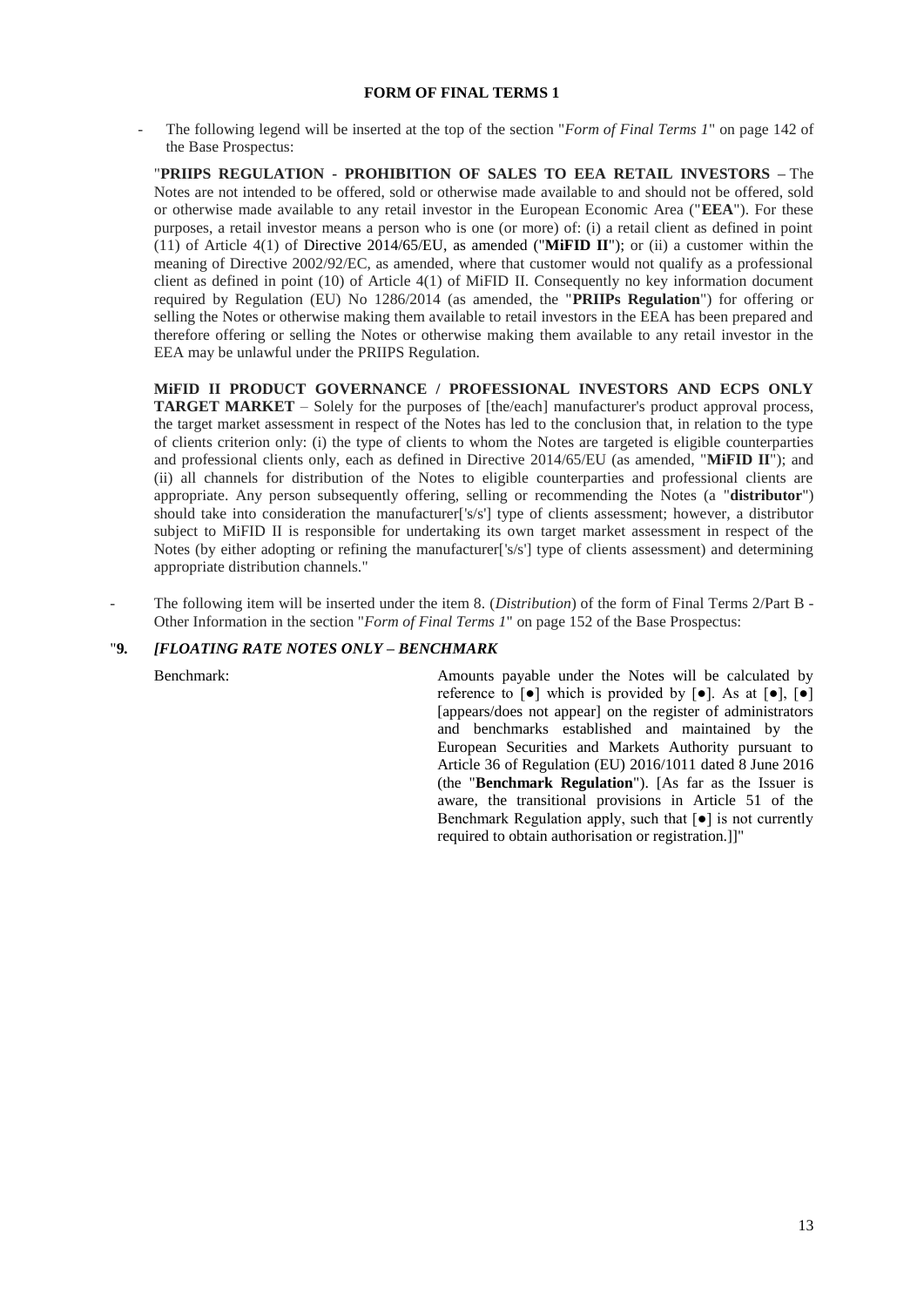<span id="page-13-0"></span>The following legend will be inserted at the top of the section "*Form of Final Terms 2*" on page 153 of the Base Prospectus:

"**PRIIPS REGULATION - PROHIBITION OF SALES TO EEA RETAIL INVESTORS –** The Notes are not intended to be offered, sold or otherwise made available to and should not be offered, sold or otherwise made available to any retail investor in the European Economic Area ("**EEA**"). For these purposes, a retail investor means a person who is one (or more) of: (i) a retail client as defined in point (11) of Article 4(1) of Directive 2014/65/EU, as amended ("**MiFID II**"); or (ii) a customer within the meaning of Directive 2002/92/EC, as amended, where that customer would not qualify as a professional client as defined in point (10) of Article 4(1) of MiFID II; or (iii) not a qualified investor as defined in Directive 2003/71/EC, as amended. Consequently no key information document required by Regulation (EU) No 1286/2014 (as amended, the "**PRIIPs Regulation**") for offering or selling the Notes or otherwise making them available to retail investors in the EEA has been prepared and therefore offering or selling the Notes or otherwise making them available to any retail investor in the EEA may be unlawful under the PRIIPS Regulation.

[**MiFID II PRODUCT GOVERNANCE / PROFESSIONAL INVESTORS AND ECPS ONLY TARGET MARKET** – Solely for the purposes of [the/each] manufacturer's product approval process, the target market assessment in respect of the Notes has led to the conclusion that, in relation to the type of clients criterion only: (i) the type of clients to whom the Notes are targeted is eligible counterparties and professional clients only, each as defined in Directive 2014/65/EU (as amended, "**MiFID II**"); and (ii) all channels for distribution of the Notes to eligible counterparties and professional clients are appropriate. Any person subsequently offering, selling or recommending the Notes (a "**distributor**") should take into consideration the manufacturer['s/s'] type of clients assessment; however, a distributor subject to MiFID II is responsible for undertaking its own target market assessment in respect of the Notes (by either adopting or refining the manufacturer<sup>['s/s']</sup> type of clients assessment) and determining appropriate distribution channels.

# **OR**

 $\overline{a}$ 

**MiFID II PRODUCT GOVERNANCE / RETAIL INVESTORS, PROFESSIONAL INVESTORS AND ECPS TARGET MARKET** – Solely for the purposes of [the/each] manufacturer's product approval process, the target market assessment in respect of the Notes has led to the conclusion that, in relation to the type of clients criterion only: (i) the type of clients to whom the Notes are targeted is eligible counterparties, professional clients and retail clients, each as defined in Directive 2014/65/EU (as amended, "**MIFID II**"); EITHER [and (ii) all channels for distribution of the Notes are appropriate[, including investment advice, portfolio management, non-advised sales and pure execution services]] OR [(ii) all channels for distribution to eligible counterparties and professional clients are appropriate; and (iii) the following channels for distribution of the Notes to retail clients are appropriate - investment advice[,/ and] portfolio management[,/ and][ non-advised sales][and pure execution services][, subject to the distributor's suitability and appropriateness obligations under MiFID II, as applicable]]. [*Consider any negative target market*]. Any person subsequently offering, selling or recommending the Notes (a "**distributor**") should take into consideration the manufacturer<sup>['s</sup>/s'] type of clients assessment; however, a distributor subject to MiFID II is responsible for undertaking its own target market assessment in respect of the Notes (by either adopting or refining the manufacturer['s/s'] type of clients assessment) and determining appropriate distribution channels. subject to the distributor's suitability and appropriateness obligations under MiFID II, as applicable].]

- The following item will be inserted under the item 28. (*Masse*) of the form of Final Terms 2/Part A - Contractual Terms in the section "*Form of Final Terms 2*" on page 162 of the Base Prospectus:

### "**29. Prohibition of Sales to EEA Retail Investors**<sup>1</sup>:

: [Applicable/Not Applicable]

(*If the Notes clearly do not constitute "packaged" products, "Not Applicable" should be specified. If the Notes may constitute "packaged" products and no KID will be prepared, "Applicable" should be specified.*)"

 $<sup>1</sup>$  The expression "Retail Investor" means a person who is one (or more) of the following: (i) a retail client as defined in point</sup> (11) of Article 4(1) of Directive 2014/65/EU, as amended ("**MiFID II**"); or (ii) a customer within the meaning of Directive 2002/92/EC, as amended, where that customer would not qualify as a professional client as defined in point (10) of Article 4(1) of MiFID II; or (iii) not a qualified investor as defined in the Prospectus Directive.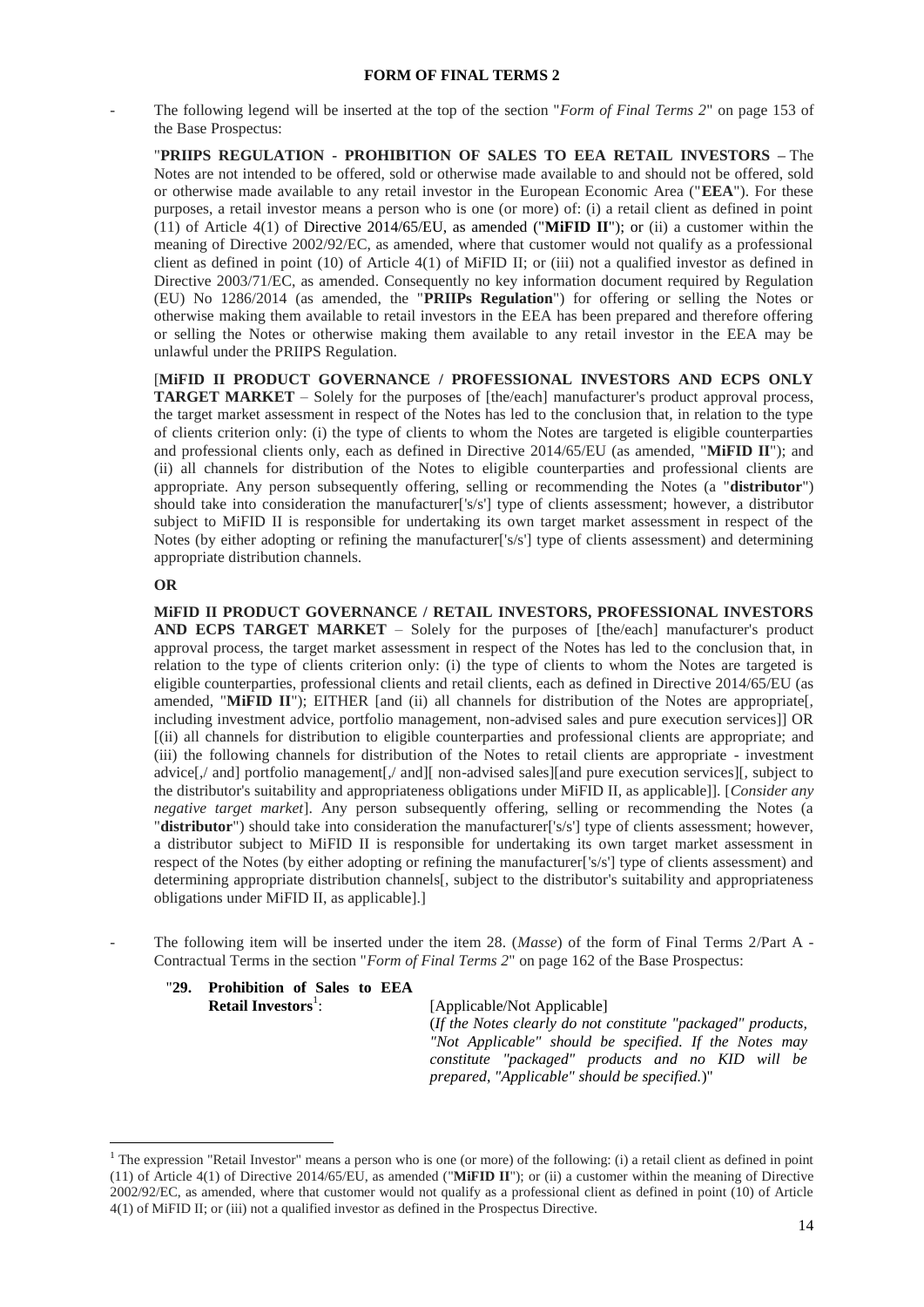- Item 8. (*Floating Rate Notes only – historic interest rates*) of the form of Final Terms 2/Part B - Other Information in the section "*Form of Final Terms 2*" on page 165 of the Base Prospectus will be deleted in its entirery and replaced with the following:

# "*8. [FLOATING RATE NOTES ONLY – HISTORIC INTEREST RATES*

Details of historic [EURIBOR/EONIA/LIBOR/CMS/other] rates can be obtained from [Thomson Reuters].

Benchmark: Amounts payable under the Notes will be calculated by reference to  $\lceil \bullet \rceil$  which is provided by  $\lceil \bullet \rceil$ . As at  $\lceil \bullet \rceil$ ,  $\lceil \bullet \rceil$ [appears/does not appear] on the register of administrators and benchmarks established and maintained by the European Securities and Markets Authority pursuant to Article 36 of Regulation (EU) 2016/1011 dated 8 June 2016 (the "**Benchmark Regulation**"). [As far as the Issuer is aware, the transitional provisions in Article 51 of the Benchmark Regulation apply, such that  $\lceil \bullet \rceil$  is not currently required to obtain authorisation or registration.]]"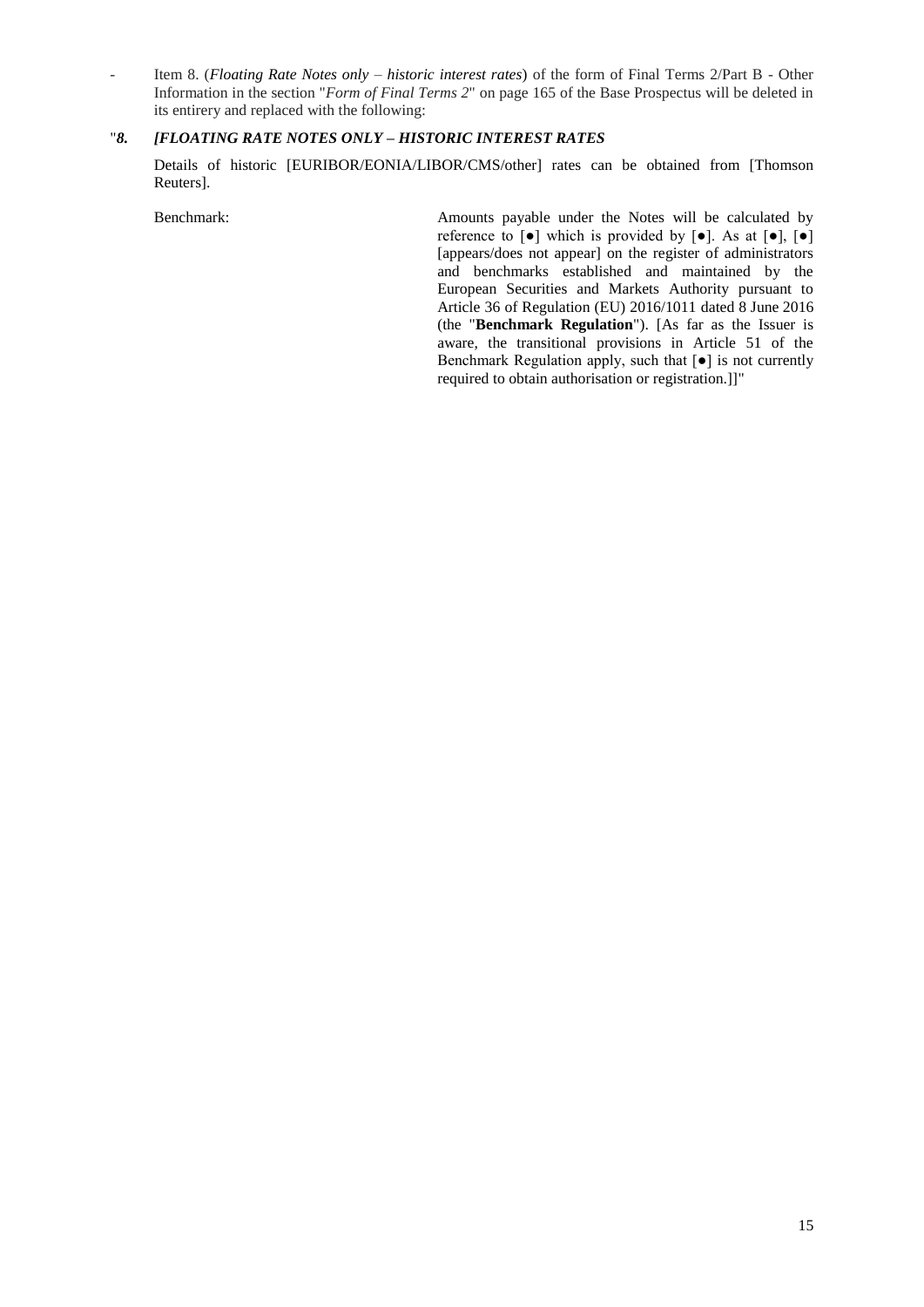## **TAXATION**

<span id="page-15-0"></span>On pages 198 to 199 of the Base Prospectus, the paragraph "France" set out in section "Taxation" is replaced as follows:

## "**France** *French Withholding Tax*

*The following is an overview of certain tax considerations that may be relevant to Noteholders who do not concurrently hold shares of the Issuer.*

Payments of interest and other income made by the Issuer with respect to Notes will not be subject to the withholding tax set out under Article 125 A III of the French General Tax Code (*Code général des impôts*), unless such payments are made outside France in a non-cooperative State or territory (*Etat ou territoire non coopératif*) within the meaning of Article 238-0 A of the French General Tax Code (*Code général des impôts*) (a "**Non-Cooperative State**"). If such payments under the Notes are made in a Non-Cooperative State, a 75% withholding tax will be applicable (subject (where relevant) to certain exceptions summarised below and the more favorable provisions of any applicable double tax treaty) pursuant to Article 125 A III of the French General Tax Code (*Code général des impôts*).Notwithstanding the foregoing, Article 125 A III of the French General Tax Code (*Code général des impôts*) provides, that the 75% withholding tax will not apply in respect of a particular issue of Notes if the Issuer can prove that the principal purpose and effect of such issue of Notes was not that of allowing the payments of interest or other income to be made in a Non-Cooperative State (the "**Exception**"). Pursuant to the official regulation published by French tax authorities on 11 February 2014 (*Bulletin Officiel des Finances Publiques-Impôts* - BOI-INT-DG-20-50-20140211, section No. 990), an issue of Notes will be deemed to have a qualifying purpose and effect, and accordingly will be able to benefit from the Exception without the Issuer having to provide any proof of the purpose and effect of the issue of Notes if such Notes are:

- (i) offered by means of a public offer within the meaning of Article L.411-1 of the French Monetary and Financial Code (*Code monétaire et financier*) or pursuant to an equivalent offer in a state or territory other than a Non-Cooperative State. For this purpose, an "equivalent offer" means any offer requiring the registration or submission of an offer document by or with a foreign securities market authority; or
- (ii) admitted to trading on a regulated market or on a French or foreign multilateral securities trading system provided that such market or system is not located in a Non-Cooperative State, and the operation of such market is carried out by a market operator, an investment services provider, or by a similar foreign entity, provided further that such market operator, investment services provider or entity is not located in a Non-Cooperative State; or
- (iii) admitted, at the time of their issue, to the clearing operations of a central depositary or of a securities clearing, delivery and payments systems operator within the meaning of Article L.561-2 of the French Monetary and Financial Code (*Code monétaire et financier*), or of one or more similar foreign depositaries or operators provided that such depositary or operator is not located in a Non-Cooperative State.

Furthermore, by virtue of Article 238 A of the French General Tax Code (*Code général des impôts*), interest and other income paid by or on behalf of the Issuer with respect to such Notes may no longer be deductible from the Issuer's taxable income if they are paid or accrued to persons established or domiciled in a Non-Cooperative State or paid in such a Non-Cooperative State. Under certain conditions, any such non-deductible interest and other income may be recharacterised as deemed distributed income pursuant to Articles 109 *et seq.* of the French General Tax Code (*Code général des impôts*), in which case such non-deductible interest and other income may be subject to the withholding tax set out under Article 119 *bis* of the French General Tax Code (*Code général des impôts*), at a rate of (i) 12.8% for payments benefitting to individuals who are not fiscally domiciled (*domiciliés fiscalement*) in France, (ii) 30% until 31 December 2019, 28% as from 1 January 2020, 26.5% as from 1 January 2021, 25% as from 1 January 2022 for payments benefitting to legal persons which are not fiscally domiciled (*domiciliés fiscalement*) in France, (iii) 75% for payments made in a Non-Cooperative State, subject in any case to the more favourable provisions of any applicable double tax treaty.

However, neither the non-deductibility set out under article 238 A of the French General Tax Code (*Code général des impôts*) (as further specified by the official regulation (*Bulletin Officiel des Finances Publiques-Impôts* published by French tax authorities on 11 February 2014, BOI-INT-DG-20-50-20142011, Section No. 550) nor the withholding tax set out in article 119 *bis* 2 of the French General Tax Code will apply in respect of the issue of Notes if the Issuer can prove that it can benefit from the Exception and that the relevant interest or revenues relate to genuine transactions and are not an abnormal or exaggerated amount. Pursuant to the official regulation published by French tax authorities on 11 February 2014 (*Bulletin Officiel des Finances Publiques* – *Impôts* – BOI-INT-DG-20-50-20142011, Section No. 550), an issue of Notes will benefit from the Exception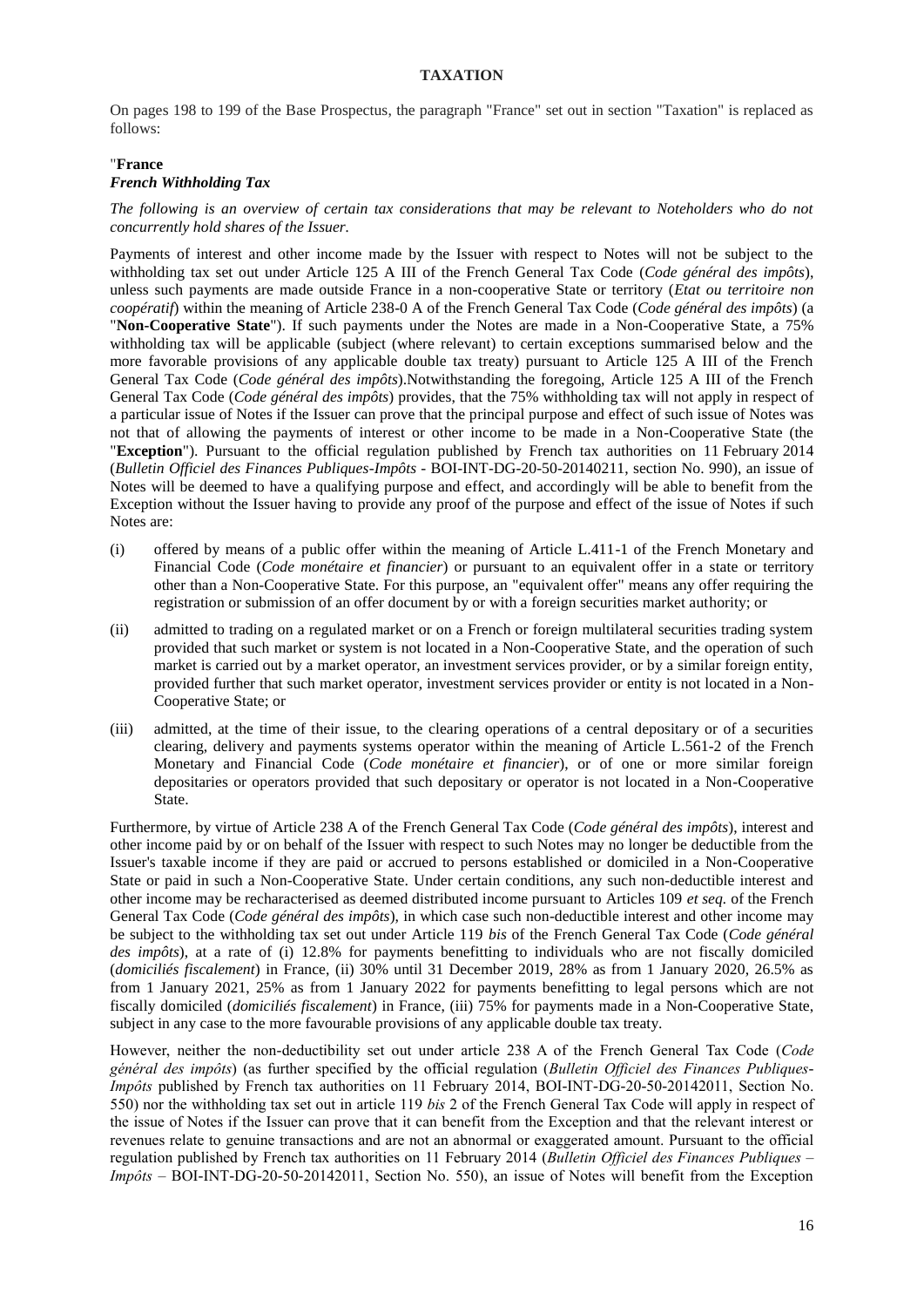without the Issuer having to provide any proof of the purpose and effect of the issue of the Notes, if such Notes qualify to one (1) of the three (3) above-mentioned classifications.

#### *Payments made to French resident individuals*

Pursuant to Articles 125 A and 125 D of the French General Tax Code (*Code général des impôts*) subject to certain limited exceptions, interest and other similar revenues received as from 1 January 2018 by individuals who are fiscally domiciled (*domiciliés fiscalement*) in France are subject to a 12.8% withholding tax, which is deductible from their personal income tax liability in respect of the year in which the payment has been made. Social contributions (CSG, CRDS and other related contributions) are also levied by way of withholding tax at an aggregate rate of 17.2% on interest and other similar revenues paid to individuals who are fiscally domiciled (*domiciliés fiscalement*) in France."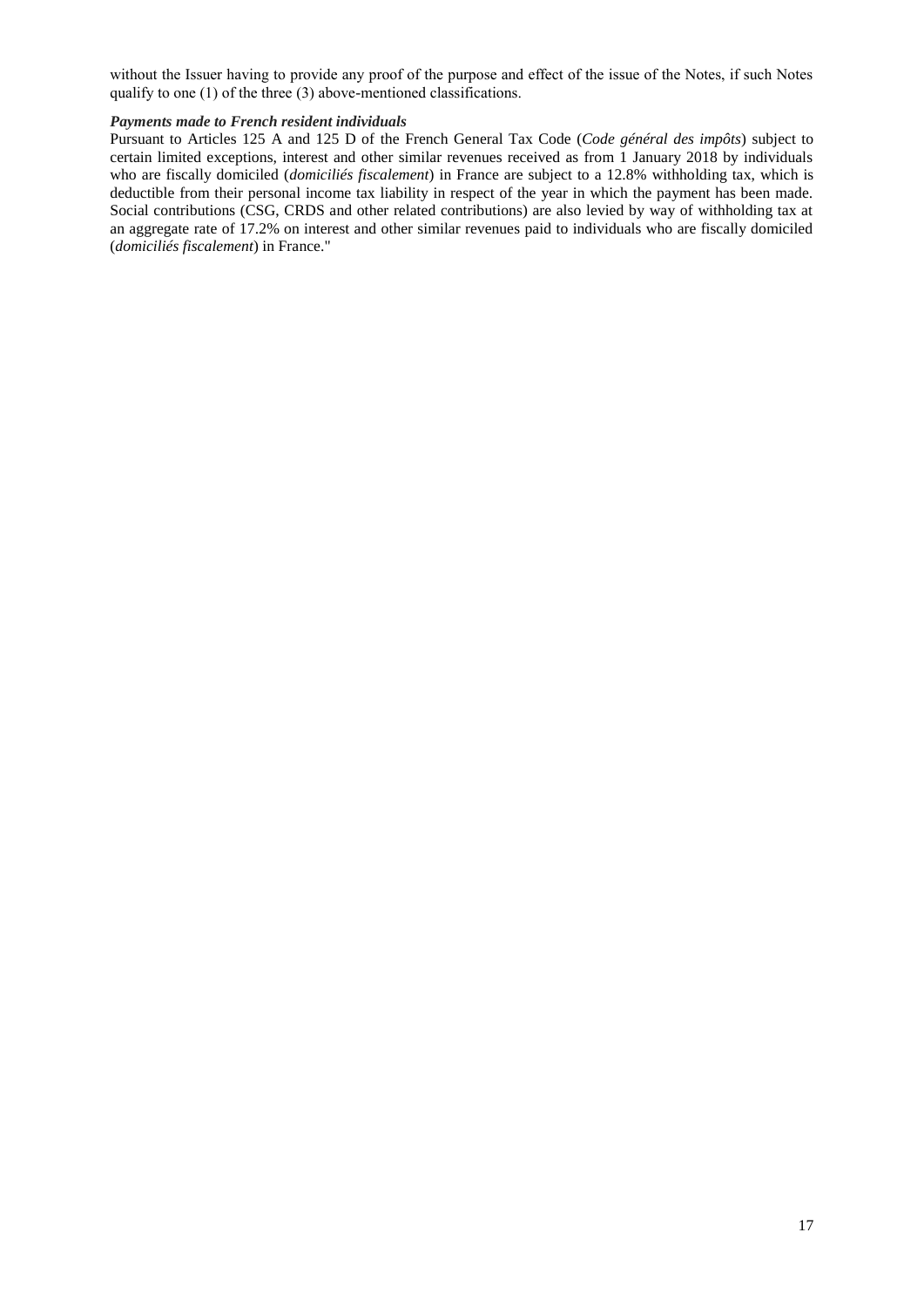### **SUBSCRIPTION AND SALE**

<span id="page-17-0"></span>The paragraphs under the heading "*European Economic Area*" (and the heading itself) in the section "*Subscription and Sale*" on page 202 of the Base Prospectus will be deleted in their entirety and replaced with the following:

## "**European Economic Area**

## *Prohibition of sales to EEA retail investors*

Unless the Final Terms in respect of any Notes specifies the "Prohibition of Sales to EEA Retail Investors" as "Not Applicable", each Dealer has represented and agreed, and each further Dealer appointed under the Programme will be required to represent and agree, that it has not offered, sold or otherwise made available and will not offer, sell or otherwise make available any Notes which are the subject of the offering contemplated by this Base Prospectus as completed by the Final Terms in relation thereto to any retail investor in the European Economic Area.

For the purposes of this provision:

- (a) the expression "retail investor" means a person who is one (or more) of the following: (i) a retail client as defined in point (11) of Article 4(1) of Directive 2014/65/EU, as amended ("**MiFID II**"); or (ii) a customer within the meaning of Directive 2002/92/EC, as amended, where that customer would not qualify as a professional client as defined in point  $(10)$  of Article  $4(1)$  of MiFID II; or (iii) not a qualified investor as defined in the Prospectus Directive (as defined below); and
- (b) the expression an "offer" includes the communication in any form and by any means of sufficient information on the terms of the offer and the Notes to be offered so as to enable an investor to decide to purchase or subscribe the Notes.

### *Public offer selling restriction under the Prospectus Directive*

If the Final Terms in respect of any Notes specifies "Prohibition of Sales to EEA Retail Investors" as "Not Applicable", each Dealer has represented and agreed that it has not made and will not make an offer of Notes which are the subject of the offering contemplated by this Base Prospectus as completed by the relevant Final Terms, to the public in a member state of the European Economic Area (each, a "**Member State**") except that it may make an offer of such Notes to the public in that Member State:

- (a) if the Final Terms in relation to the Notes specify that an offer of those Notes may be made other than pursuant to Article 3(2) of the Prospectus Directive in that Member State (a "**Non-exempt Offer**"), following the date of publication of a prospectus in relation to such Notes which has been approved by the competent authority in that Member State or, where appropriate, approved in another Member State and notified to the competent authority in that Member State, provided that any such prospectus has subsequently been completed by the Final Terms contemplating such Non-exempt Offer, in accordance with the Prospectus Directive, in the period beginning and ending on the dates specified in such prospectus or Final Terms, as applicable;
- (b) at any time to any legal entity which is a qualified investor as defined in the Prospectus Directive;
- (c) at any time to fewer than 150, natural or legal persons (other than qualified investors as defined in the Prospectus Directive), subject to obtaining the prior consent of the relevant Dealer or Dealers nominated by the Issuer for any such offer; or
- (d) at any time in any other circumstances falling within Article 3(2) of the Prospectus Directive,

provided that no such offer of Notes referred to in paragraphs (b) to (d) above shall require the Issuer or any Dealer to publish a prospectus pursuant to Article 3 of the Prospectus Directive, or supplement a prospectus pursuant to Article 16 of the Prospectus Directive.

For the purposes of this provision, the expressions (i) an "**offer of Notes to the public**" in relation to any Notes in any Member State means the communication in any form and by any means of sufficient information on the terms of the offer and the Notes to be offered so as to enable an investor to decide to purchase or subscribe the Notes, as the same may be varied in that Member State by any measure implementing the Prospectus Directive in that Member State, (ii) "**Prospectus Directive**" means Directive 2003/71/EC of the European Parliament and of the Council dated 4 November 2003, as amended, and includes any relevant implementing measure of such directive in each relevant Member State."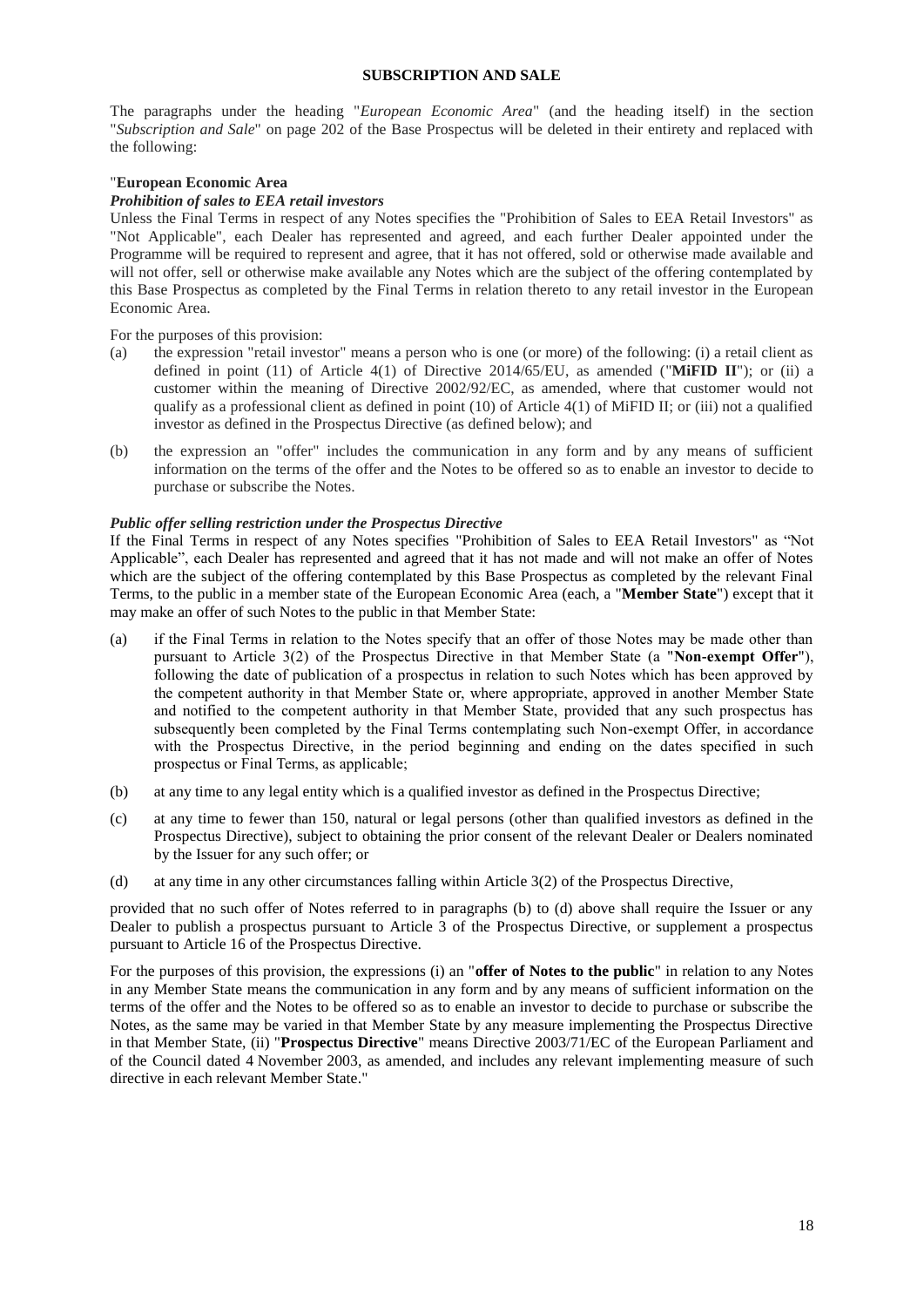## **GENERAL INFORMATION**

<span id="page-18-0"></span>The following paragraph will be added at the bottom of the section "*General Information*" on page 205 of the Base Prospectus:

"(15) Amounts payable under the Notes may be calculated by reference to EURIBOR, LIBOR, EONIA or CMS which are respectively provided by the European Money Markets Institute ("**EMMI**"), ICE Benchmark Administration Limited **("ICE")**, European Banking Federation ("**EBF**") and International Swaps and Derivatives Association ("**ISDA**")**.** As at the date of this Base Prospectus, the EMMI, ICE, EBF and ISDA do not appear on the register of administrators and benchmarks established and maintained by the European Securities and Markets Authority pursuant to Article 36 of Regulation (EU) 2016/1011 dated 8 June 2016 (the "**Benchmark Regulation**"). As far as the Issuer is aware, the transitional provisions in Article 51 of the Benchmark Regulation apply, such that EMMI, ICE, EBF and ISDA are not currently required to obtain authorisation or registration (or, if located outside the European Union, recognition, endorsement or equivalence)."